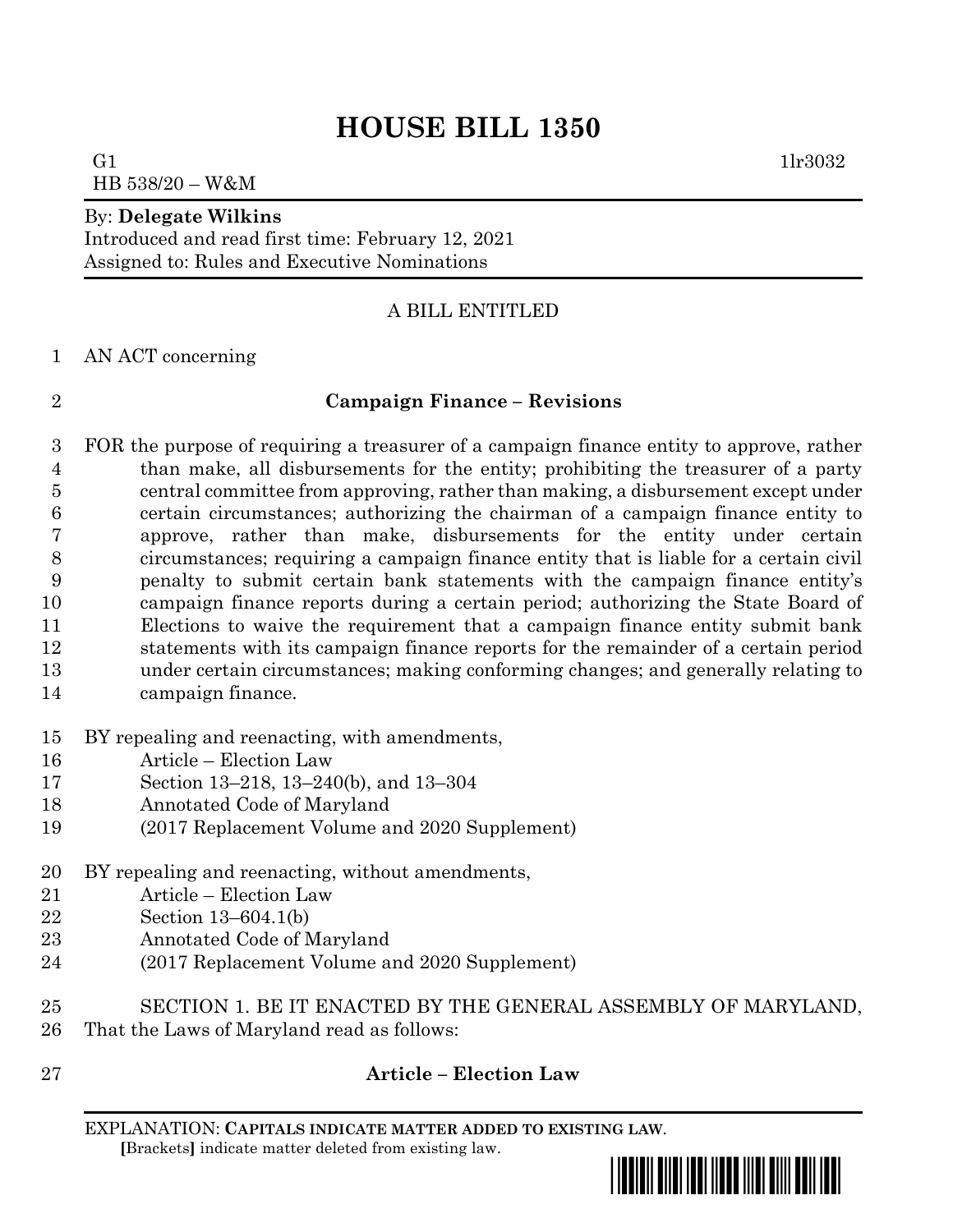|                           | $\sqrt{2}$                               | <b>HOUSE BILL 1350</b>                                                                                                                                                                                                                                             |
|---------------------------|------------------------------------------|--------------------------------------------------------------------------------------------------------------------------------------------------------------------------------------------------------------------------------------------------------------------|
| $\mathbf{1}$              | $13 - 218.$                              |                                                                                                                                                                                                                                                                    |
| $\overline{2}$            | (a)                                      | All assets received by or on behalf of a campaign finance entity shall be:                                                                                                                                                                                         |
| $\boldsymbol{3}$          |                                          | (1)<br>delivered to the treasurer; and                                                                                                                                                                                                                             |
| $\overline{4}$<br>$\bf 5$ | entity.                                  | (2)<br>maintained by the treasurer for the purposes of the campaign finance                                                                                                                                                                                        |
| 6                         | (b)                                      | (1)<br>Assets of a campaign finance entity may be disbursed only:                                                                                                                                                                                                  |
| 7                         |                                          | (i)<br>if they have passed through the hands of the treasurer; and                                                                                                                                                                                                 |
| $8\,$                     |                                          | (ii)<br>in accordance with the purposes of the entity.                                                                                                                                                                                                             |
| 9<br>10<br>11             |                                          | Subject to $\S 13-220(b)(2)$ and (c) of this subtitle and except as provided<br>(2)<br>in subsection (d) of this section, the treasurer shall [make] APPROVE all disbursements for<br>the campaign finance entity.                                                 |
| 12<br>13<br>14<br>15      | $\left( \mathrm{c}\right)$<br>committee. | The treasurer of a State or county central committee of a political party may<br>not [make] APPROVE any disbursement of the central committee's assets, or incur any<br>liability on its behalf, without authority and direction from the chairman of the central  |
| 16<br>17<br>18<br>19      | (d)<br>the treasurer.                    | If the treasurer of a campaign finance entity is temporarily unable to<br>(1)<br>perform the duties of the office, the chairman of the campaign finance entity may [make]<br>APPROVE a disbursement on behalf of the campaign finance entity in the same manner as |
| 20<br>21<br>22<br>23      | including:                               | If the chairman [makes] APPROVES a disbursement under this<br>(2)<br>subsection, within 7 days after [making] APPROVING the disbursement, the chairman<br>shall submit a report to the treasurer for the account book of the campaign finance entity,              |
| 24<br>$25\,$              |                                          | a statement of the expenditure [made] APPROVED under the<br>(i)<br>authority of the chairman;                                                                                                                                                                      |
| 26<br>$27\,$              | made;                                    | the name and address of the person to whom the expenditure was<br>(ii)                                                                                                                                                                                             |
| 28                        |                                          | the purpose for which the expenditure was made; and<br>(iii)                                                                                                                                                                                                       |
| 29                        |                                          | a copy of the receipt for the expenditure that was made.<br>(iv)                                                                                                                                                                                                   |
| 30                        |                                          | (3)<br>A chairman who is a candidate may not [make] APPROVE a                                                                                                                                                                                                      |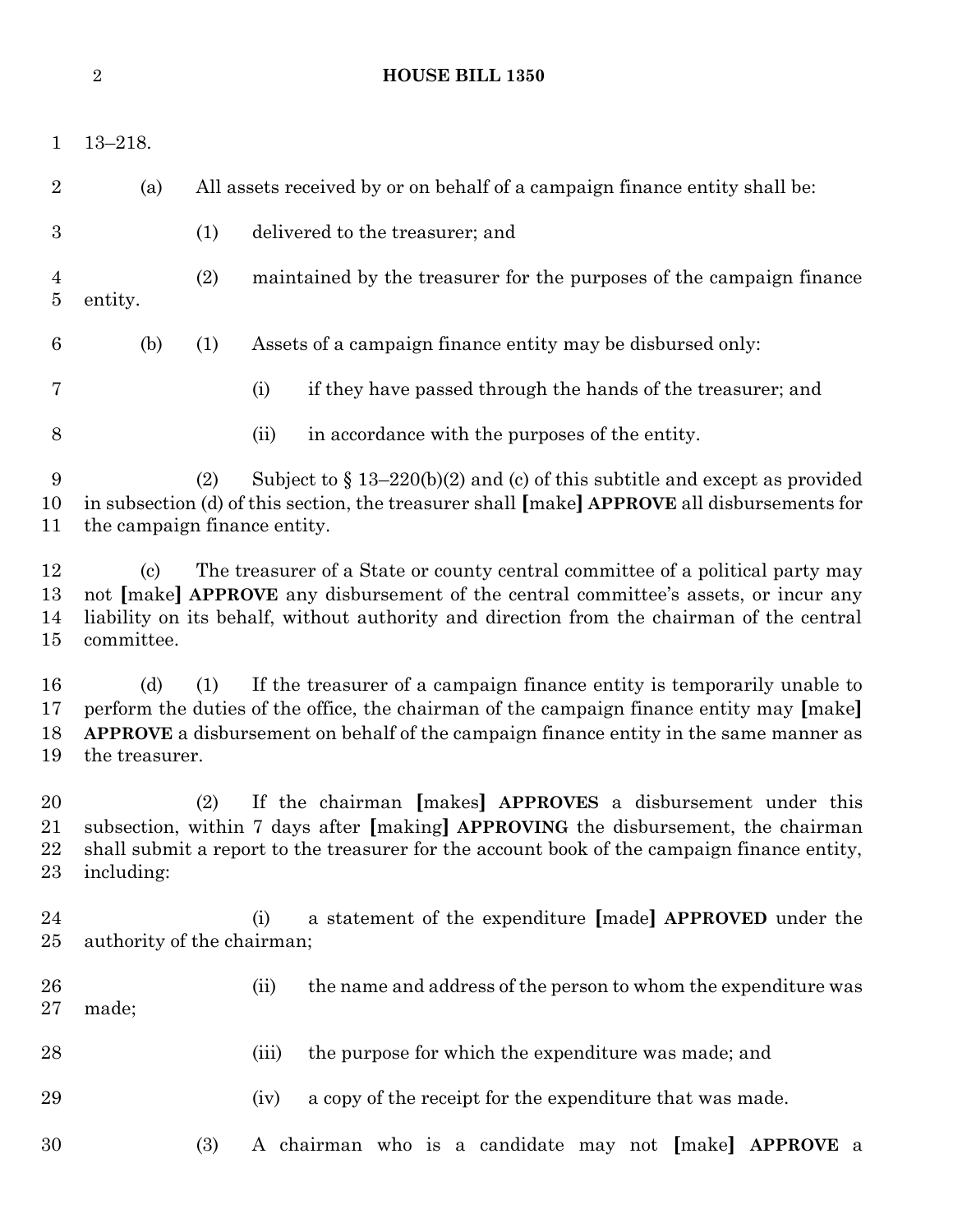#### **HOUSE BILL 1350** 3

disbursement for a campaign finance entity.

13–240.

 (b) Except as provided in **[**§ 13–304(c)**] § 13–304(D)** of this title, but notwithstanding § 13–239 of this subtitle or any other law that prohibits an anonymous contribution, a political committee may accept contributions received from the sale of a spin or chance or a raffle ticket, and need not identify the individual contributor on its campaign finance reports, if:

(1) the account book of the political committee includes:

 (i) the net amount received by the political committee from the raffle, spin, or chance at the fundraising event at which the sale was made; and

11 (ii) the name and address of each person who attended the event;

12 (2) no spin or chance is sold at the event for more than \$2;

 (3) the net income of the sponsoring political committee from spins and chances at the event does not exceed \$1,500 in a 24–hour period;

 (4) the total receipts of the sponsoring political committee from spins and chances in that election do not exceed \$2,500;

 (5) a raffle is conducted in accordance with § 12–106(b) of the Criminal Law Article; and

(6) the political committee includes on its campaign finance report:

 (i) a lump sum contribution of the net amount received by the political committee from the raffle, spin, or chance at the fundraising event; and

 (ii) the total number of persons purchasing a raffle ticket, spin, or chance at the event.

 (a) (1) From the date of its organization until its termination under the provisions of this title, a campaign finance entity, except a political club, shall file a campaign finance report at the State Board at the times and for the periods required by §§ 13–309, 13–312, and 13–316 of this subtitle.

(2) A campaign finance report submitted using an electronic format shall:

(i) be made under oath or affirmation;

13–304.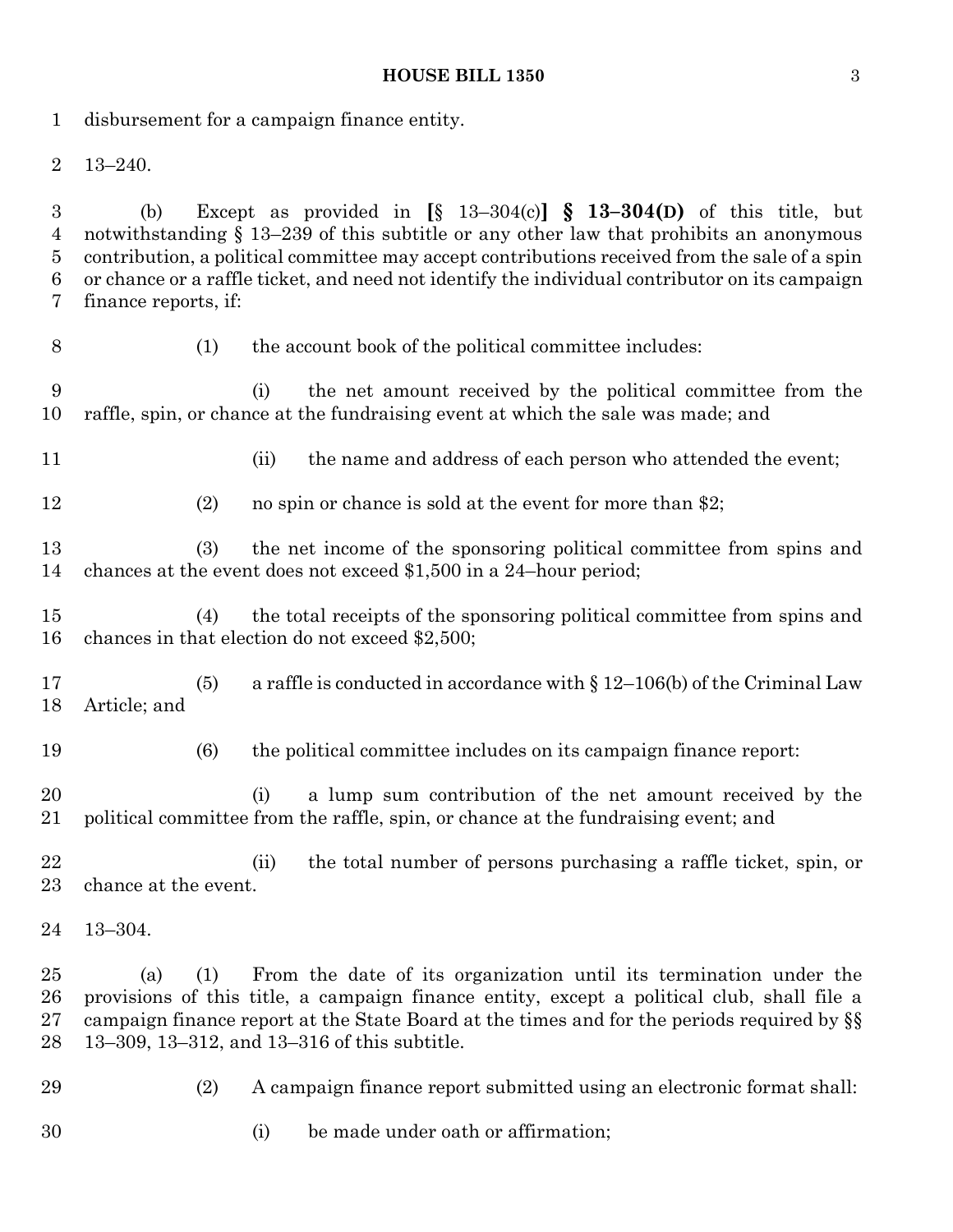|  | <b>HOUSE BILL 1350</b> |
|--|------------------------|

 (ii) require an electronic signature from the treasurer at the time of the filing of the campaign finance report; and

(iii) be made subject to the penalties for perjury.

 (b) A campaign finance report filed by a campaign finance entity under subsection (a) of this section shall include:

 (1) the information required by the State Board with respect to all contributions received and all expenditures made by or on behalf of the campaign finance entity during the designated reporting period; and

 (2) the information regarding the occupations and employers of contributors required to be recorded by the treasurer of a campaign finance entity under § 13–221 of this title.

 **(C) (1) DURING THE PERIOD SPECIFIED IN PARAGRAPH (2) OF THIS SUBSECTION, A CAMPAIGN FINANCE ENTITY THAT IS LIABLE FOR A CIVIL PENALTY IMPOSED UNDER § 13–604.1(B)(1), (2), (3), (4), (5), OR (6) OF THIS TITLE SHALL SUBMIT, WITH EACH CAMPAIGN FINANCE REPORT FILED UNDER SUBSECTION (A) OF THIS SECTION, BANK STATEMENTS THAT:**

 **(I) DOCUMENT ALL EXPENDITURES MADE BY OR ON BEHALF OF THE CAMPAIGN FINANCE ENTITY DURING THE REPORTING PERIOD; AND**

 **(II) HAVE ALL PERSONAL IDENTIFYING INFORMATION, INCLUDING BANK ACCOUNT NUMBERS, REDACTED.**

 **(2) SUBJECT TO PARAGRAPH (3) OF THIS SUBSECTION, A CAMPAIGN FINANCE ENTITY SHALL SUBMIT BANK STATEMENTS IN ACCORDANCE WITH PARAGRAPH (1) OF THIS SUBSECTION DURING THE PERIOD THAT:**

 **(I) BEGINS ON THE FIRST CLOSING DATE FOR A CAMPAIGN FINANCE REPORT THAT OCCURS AFTER THE CAMPAIGN FINANCE ENTITY BECAME LIABLE FOR A CIVIL PENALTY IMPOSED UNDER § 13–604.1(B)(1), (2), (3), (4), (5), OR (6) OF THIS TITLE; AND**

**(II) ENDS AT THE LATER OF:**

 **1. THE CONCLUSION OF THE ELECTION CYCLE IN WHICH THE CAMPAIGN FINANCE ENTITY BECAME LIABLE FOR THE CIVIL PENALTY ISSUED UNDER § 13–604.1(B)(1), (2), (3), (4), (5), OR (6) OF THIS TITLE; OR**

 **2. THE DUE DATE OF THE LAST CAMPAIGN FINANCE REPORT THAT IS DUE WITHIN 2 YEARS AFTER THE CAMPAIGN FINANCE ENTITY**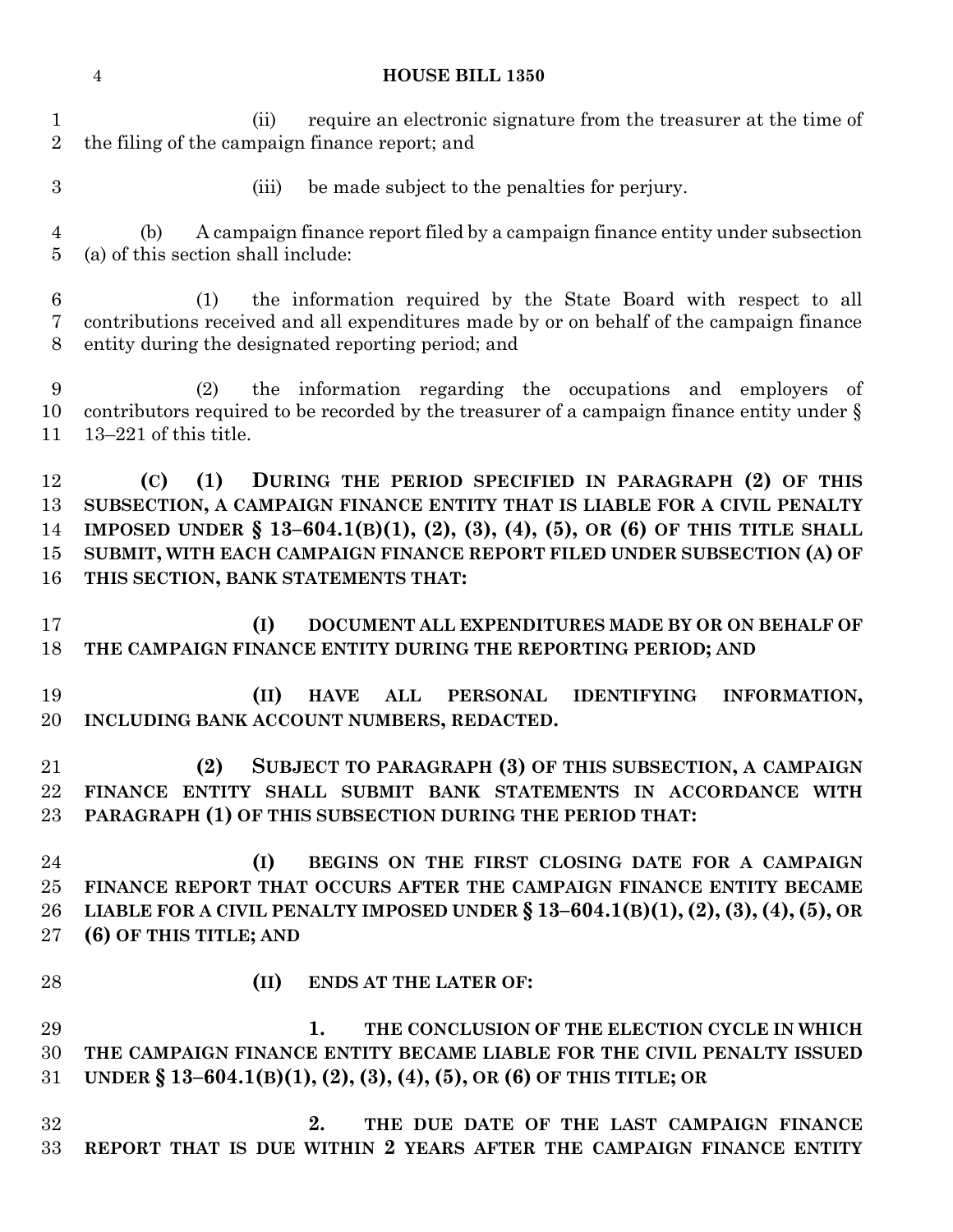**BECAME LIABLE FOR THE CIVIL PENALTY IMPOSED UNDER § 13–604.1(B)(1),(2),(3), (4), (5), OR (6) OF THIS TITLE.**

 **(3) IF A CAMPAIGN FINANCE ENTITY HAS SUBMITTED BANK STATEMENTS WITH AT LEAST ONE CAMPAIGN FINANCE REPORT AS REQUIRED UNDER PARAGRAPH (1) OF THIS SUBSECTION, THE STATE BOARD MAY, AT ITS DISCRETION, WAIVE THE REQUIREMENT THAT A CAMPAIGN FINANCE ENTITY SUBMIT BANK STATEMENTS DURING THE REMAINDER OF THE PERIOD SPECIFIED UNDER PARAGRAPH (2) OF THIS SUBSECTION.**

 **[**(c)**] (D)** (1) In this subsection, "eligible contribution" means a contribution or series of contributions made by the same person for which a receipt is not required to be issued under § 13–222 of this title.

 (2) The requirements of this subsection prevail to the extent of any conflict with § 13–240(b) of this title.

 (3) Except as provided in paragraphs (4) and (5) of this subsection, a political committee shall report the following information on its campaign finance reports for each contribution the committee receives:

- 
- 17 (i) the amount of each contribution; and

 (ii) the name and residential address of each contributor, unless a contributor receives a confidentiality waiver from the State Board for a residential address, in which case a suitable alternative address approved by the State Board may be used.

 (4) A campaign finance entity of a candidate may report a maximum of a cumulative amount of \$25,000 in eligible contributions in an election cycle on its campaign finance reports without providing the information required under paragraph (3) of this subsection.

 (5) A political committee may report eligible contributions collected in accordance with § 13–241 or § 13–242 of this title on its campaign finance reports in the manner specified in paragraph (4) of this subsection if the following is included on the political committee's campaign finance report:

- (i) a lump sum contribution of the total amount received by the political committee in the form of eligible contributions;
- 
- (ii) the number of individuals making eligible contributions; and

 (iii) the average amount of the eligible contributions received by the political committee.

**[**(d)**] (E)** A campaign finance report prescribed by this subtitle for the campaign